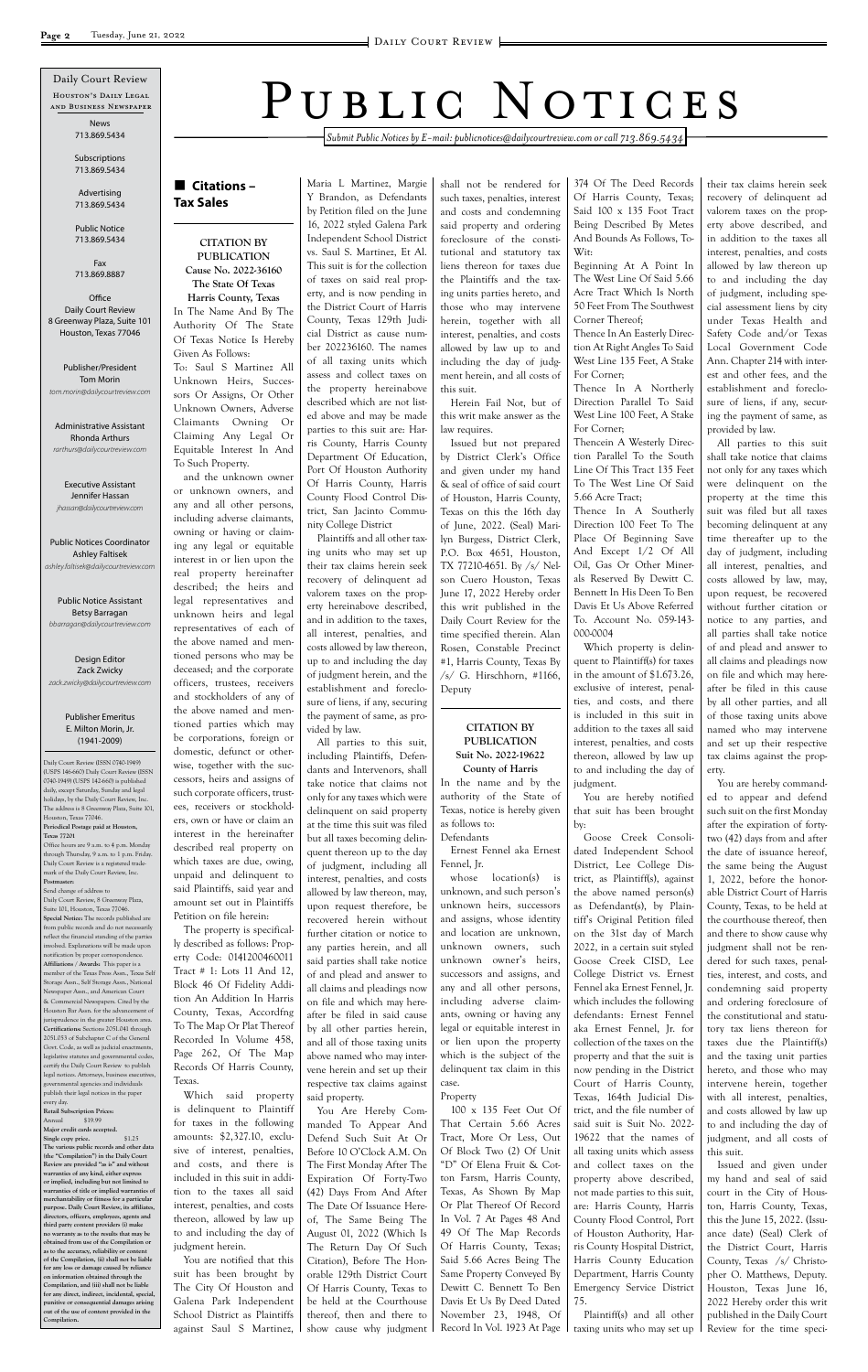

fied therein. Alan Rosen, Constable, Precinct #1, Harris County, Texas By: /s/ Lesia L. Henderson, #1166, Deputy

### **Citations – Divorce/Adoption**

**CITATION BY PUBLICATION No. 202139597 Plaintiff: Murillo, Maria De Luz aka Mary Murillo vs. Defendant: Salazar, Rafael Jr In The 245th Judicial District Court of Harris County, Texas 245th District Court Houston, TX The State Of Texas County Of Harris** To: Salazar, Rafael Jr, whose residence and whereabouts are unknown

You have been sued. You may employ an attorney. If you or your attorney do not file a written answer with the Clerk who issued this citation by 10:00 a.m. on the Monday next following the expiration of 20 days after you were served this citation and petition, a default judgment may be taken against you. In addition to filing a written answer with the clerk, you may be required to make initial disclosures to the other parties of this suit. These disclosures generally must be made no later than 30 days after you file your answer with the clerk. Find out more at TexasLawHelp. org. The Petition of Murillo, Maria De Luz aka Mary Murillo, Petitioner, was filed in the Court of Harris County, Texas on the 1st day of July, 2021 against Salazar, Rafael Jr Respondent(s), numbered 202139597, and entitled "In the Matter of the Marriage of Murillo, Maria De Luz aka Mary Murillo and Salazar, Rafael Jr. The Suit Requests Divorce No Children.

The Court has authority in this suit to enter any judgment or decree dissolving My Hand And Seal Of Said Court at Houston, Texas, this the 17th day of June, 2022. Issued at request of: Becerra, Oscar Francisco Jr., 2800 Post Oak Blvd #5700, Houston 77056, Tel: (214) 717-3884, Bar No # 24120709. (Seal) Marilyn Burgess, District Clerk, Harris County, Texas, 201 Caroline, Houston, Texas 77002 (P.O. Box 4651, Houston, Texas 77210) Generated By: Fortner, Melissa A CU6//12000244

### **Citations – Civil Suits**

**UNITED STATES DISTRICT COURT for the Northern Distric of Texas U.S. BANK NATIONAL ASSOCIATION, AS TRUSTEE FOR RESI-DENTIAL ASSET MORTGAGE PRODUCTS, INC., MORTGAGE ASSET-BACKED PASS-THROUGH CERTIFICATES, SERIES 2006-NC3 Civil Action No. 3:22-cv-01086-S Plaintiff v. GENEVA LINWOOD HOLTON, SENORA LINWOOD, EVA LIN-WOOD, LITTLE ROSE WILSON AKA ROSE WILSON, KIMBERLY MICHELLE JENKINS, DAMIEON NAPOLEAN LINWOOD, ALTON LEQUINCIN LINWOOD, THE UNKNOWN HEIRS** 

#### **AT LAW OF RUBY LEE LINWOOD, DECEASED Defendants SUMMONS IN A CIVIL**

# **ACTION**

To: Unknown Heirs at law of Ruby Lee Linwood. Deceased

A Lawsuit has been filed against you.

Within 42 days after the issuance of this summons, you (and each of you) must appear before the United States District Court for the ing a written answer, or a motion under Rule 12 of the Federal Rules of Civil Procedure, on or before the firts Monday next after the expiration of forty-two days from the date of the issuance of this summons, to Plaintiff's Original Complaint filed in said court, on May 16, 2022 as Civil Action number 3:22-cv-01086-S and styled U.S. Bank National Association et al. v. Geneva Linwood Holton, senora Linwood et al. The answer or motion must be served on the plaintiff or plaintiff's attorney, whose name and address are:

Mark D. Cronenwett and Vivian N. Lopez, Mackie Wolf Zientz and Mann, P.C., 14160 North Dallas Parkway, Suite 900, Dallas, TX 75254, Phone: (214) 635-2650, Fax (214) 635-2686

If you fail to respond, judgment by default will be entered against you for the relief demanded in the complaint.

A brief statement of the nature of this suit is as to follows:

This is an in rem judicial foreclosure proceeding concerning the following real property and improvements commonly known as 7318 Ravehill Lane, Dallas, Texas 75227, and more particularly described as:

Being situated in the county of Dallas, State of Texas, and being Lot 43 in Block 30/6227 of Piedmont Addition, Third Installment, an Addition to the City of Dallas, Texas, according to the Map thereof recorded in Volume 20, Page 395, Map Records, Dallas County, Texas. (The "Property"). The officer executing this writ shall promptly serve the

same according to requirements of law, and the mandates hereof, and make due return as the law directs.

Date: 5/17/2022, CLERK OF COURT, s/ N. Taylor Signature of Clerk or Deputy Clerk.

#### **CITATION BY PUBLICATION**

**Vs. Defendant: Roberto Alvarez Gutierrez In The 269th Judicial District Court Of**

**Harris County, Texas The State Of Texas County Of Harris**

To: Roberto Alvarez Gutierrez, 14115 FM 529 RD, Houston, Texas 77041

You Are Hereby Commanded to be and appear before the 269th Judicial District Court of Harris County, Texas in the Courthouse in the city of Houston, Texas at or before 10:00 o'clock A.M. Monday, the 11th day of July, 2022, being the Monday next after the expiration date of forty-two days after this citation is issued, and you are hereby commanded and required then and there to appear and file written answer to the Plaintiff's Second Amended Petition And Jury Demand, filed in said Court on the 16th day of May, 2022, in a suit numbered 2021-80950 docket of said court, Olga Benavidez (Individual And As Next Friend J N), the Plaintiff Roberto Alvarez Gutierrez the Defendant, the nature of plaintiff's demand and the said petition alleging: Motor Vehicle Accident

Synopsis Of Case

|      | the marriage and providing   Northern of Texas, Dallas                                                                                                                 | No. 2021-80950          | but if not, then the nearest   before the 125th Judicial   Notice hereof shall be                                               |                                                                                           |  |
|------|------------------------------------------------------------------------------------------------------------------------------------------------------------------------|-------------------------|---------------------------------------------------------------------------------------------------------------------------------|-------------------------------------------------------------------------------------------|--|
|      | for the division of property,   Division, at the Courthouse                                                                                                            | Plaintiff:              |                                                                                                                                 | county where a newspaper is   District Court of Harris   given by publishing this         |  |
|      | which will be binding on being located at 1100 Com   Olga Benavidez (Individual   published, and this Citation   County, Texas in the Court   Citation once a week for |                         |                                                                                                                                 |                                                                                           |  |
| you. | merce Street, Room 1452,                                                                                                                                               | And As Next Friend I N) |                                                                                                                                 | shall be returned on the 6th   house in the City of Hous-   four consecutive weeks previ- |  |
|      | Issued And Given Under   Dallas, Texas 75242, by fil-                                                                                                                  | (A Minor Child)         | $\frac{1}{2}$ day of July, 2022 which is $\frac{1}{2}$ ton, Texas at or before 10:00 $\frac{1}{2}$ ous to the 25th day of July, |                                                                                           |  |

This lawsuit arises out of an automobile collision. On or about January 7, 2020, Plaintiffs, Olga Benavidez and J. N. were severely injured in a motor vehicle collision caused by Defendant Roberto Alvarez Gutierrez.

At the time of the incident, Defendant Victoria Marie Yera owned the vehicle which she had entrusted to Defendant Gutierrez.

As a result of the crush, Plaintiff suffered serious bodily injuries and damages.

Notice thereof shall be given by publishing this Citation once a week for four consecutive weeks previous to the 11th day of July, 2022, in some newspaper published in the County of Harris, if there be a newspaper published therein,

forty two days after the date it is issued, and the first publication shall be at least twenty-eight days before said return day.

Herein Fail Not, but have before said court on said return day this Writ with your return thereon, showing how you have executed same. Witness: Marilyn Burgess, District Clerk, Harris County Texas. Given Under My Hand And Seal Of Said Court at Houston, Texas this 25th day of May, 2022. (Seal) Marilyn Burgess, District Clerk, Harris County, Texas, 201 Caroline, Houston, Texas 77002, P.O. Box 4651, Houston, Texas 77210. By /s/ Rhonda Momon, Deputy District Clerk. Issued at the request of: Josh Daws, Address: 12777 Jones Road Suite 297, Houston, Texas 77070, Tel: 281-664-6500, Bar Number: 24101281 Houston, Texas 05/25/2022. I hereby order this writ published in the Daily Court Review for the time specified therein. Alan Rosen, Constable Precinct #1, Harris County, Texas. By: /s/ G. Hirschhorn, #1166, Deputy

#### **CITATION BY PUBLICATION No. 202200470**

**Plaintiff: Nationstar Mortgage LLC (dba Champion Mortgage Company) Vs.**

**Defendant: Crofton, Ahmad Maurice; The Unknown Heirs At Law Of Rosa B Crofton; Simmons, Israel Garrett; Crofton, Dahnaelle Eiynes In The 125th Judicial**

**District Court Of Harris County, Texas The State Of Texas**

### **County Of Harris**

To: The Unknown Heirs At Law Of Rosa B Crofton (Whose Residence And Whereabouts Are Unknown), Simmons, Israel Garrett (Whose Residence And Whereabouts Are Unknown)

You Are Hereby Commanded to be and appear

o'clock A.M. Monday, the 25th day of July, 2022, being the Monday next after the expiration date of forty-two days after this citation is issued, and you are hereby commanded and required then and there to appear and file written answer to the Plaintiff's Original Petition, filed in said Court on the 4th day of January 2022, in a suit numbered 202200470 docket of said court, wherein the Plaintiff, Nationstar Mortgage LLC (dba Champion Mortgage Company) and the Defendants, Crofton, Ahmad Maurice; The Unknown Heirs At Law Of Rosa B Crofton; Simmons, Israel Garrett; Crofton, Dahnaelle Eiynes the nature of plaintiff's demand and the said petition alleging: Active - Civil.

"Plaintiff Nationstar Mortgage LLC d/b/a Champion Mortgage Company, by and through its attorney of record, Nicole M. Bartee of Codilis & Moody, P.C., 400 N. Sam Houston Pkwy East, Ste. 900A, Houston, Texas 77060, brought suit under Cause No. 2022-00470; In the 125th District Court of Harris County, Texas, for enforcement and foreclosure of Deed of Trust Lien on the following described real property of which Defendants, Israel Garrett Simmons, and The Unknown Heirs At Law Of Rosa B. Crofton, are potential parties in interest:

Lot 3, In Block 3 Of Pamela Heights, Section One (1), A Subdivision In Harris County, Texas, According To The Map Or Plat Thereof Recorded In Volume 50, Page 74 Of The Map Records Of Harris County, Texas. Commonly known as 4122 Knotty Oaks Trail, Houston, Texas 77045"

In addition to filing a written answer with the clerk, you may be required to make initial disclosures to other parties of this suit. These disclosures generally must be made no later than 30 days after you file your answer with the clerk. Find out more at TexasLawHelp.org.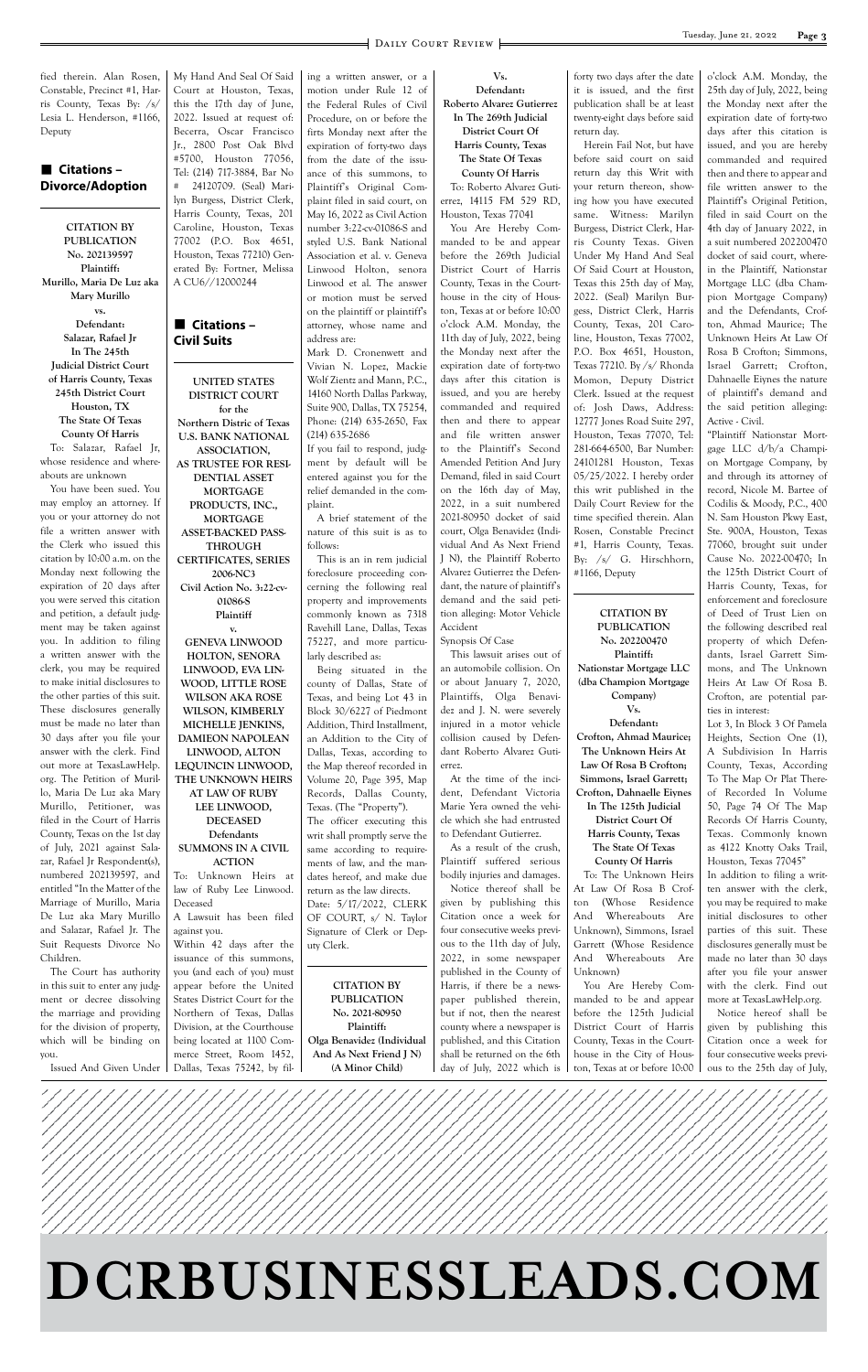2022, in some newspaper published in the County of Harris, if there be a newspaper published therein, but if not, then the nearest county where a newspaper is published, and this Citation shall be returned on the 20th day of July 2022, which is forty two days after the date it is issued, and the first publication shall be at least twenty-eight days before said return day.

Herein Fail Not, but have before said court on said return day this Writ with your return thereon, showing how you have executed same. Witness: Marilyn Burgess, District Clerk, Harris County, Texas. Given Under My Hand And Seal Of Said Court at Houston, Texas this 8th day of June 2022. (Seal) Marilyn Burgess, District Clerk, Harris County, Texa. By /s/ Brittany Hall, Deputy District Clerk. Issued at the request of: Nicole M Bartee, 400 N Sam Huston Parkway East Suite 900-A, Houston, TX 77060, 281-925-5200, Bar Number: 24001674. Houston, Texas 06/09/2022. I hereby order this writ published in the Daily Court Review for the time specified therein. Alan Rosen, Constable Precinct #1, Harris County, Texas. By: /s/ G. Hirschhorn, #1166, Deputy

#### **CITATION BY PUBLICATION No. 202203039 Plaintiff: Tyler, Charlotte Vs. Defendant: Bonilla, Marvin Escobar In The 151st Judicial District Court Of Harris County, Texas The State Of Texas County Of Harris**

To: Tilamasico, Victor Manuel, 9401 Windfern Road No 79, Houston, TX 77064 Or Wherever He May Be Found

Attached is a copy of Plaintiffs Original Petition And Required Disclosures. This instrument was filed on January 18, 2022, in the above numbered and styled cause on the docket in the above Judicial District Court of Harris County, Texas, in the courthouse in the City of Houston, Texas. The instrument attached describes the claim against you. You Have Been Sued. You may employ an attorney. If you or your attorney do not file a written answer with the District Clerk who issued this citation by 10:00 a.m. on the Monday next following the expiration of twenty days after you were served this citation and petition, a default judgment may be taken against you. In addition to filing a written answer with the clerk, you may be required to make initial disclosures to the

other parties of this suit. These disclosures generally must be made no later than 30 days after you file your answer with the clerk. Find out more at TexasLawHelp. org.

Issued And Given Under My Hand and seal of said Court, at Houston, Texas, this January 18, 2022. (Seal) Marilyn Burgess, District Clerk, Harris County, Texas, 201 Caroline, Houston, Texas 77002. Generated By: Chandra Lawson. Issued at request of: Elias, R. Todd, 1811 Bering Drive, Suite 300, Houston, TX 77057, 713-668-9999, Bar Number: 00787427

**CITATION BY PUBLICATION No. 202128382 Plaintiff: Valdez, Dora Vs. Defendant: Marin, Juan In The 125th Judicial District Court Of Harris County, Texas The State Of Texas County Of Harris** To: Marin, Juan (Whose

residence and whereabouts are unknown)

You Are Hereby Commanded to be and appear before the 125th Judicial District Court of Harris County, Texas in the Courthouse in the City of Houston, Texas at or before 10:00 o'clock A.M. Monday, the 1st day of August 2022, being the Monday next after the expiration date of fortytwo days after this citation is issued, and you are hereby commanded and required then and there to appear and file written answer to the Plaintiff's Original Petition, filed in said Court on the 12th day of May 2021, in a suit numbered 202128382 docket of said court, wherein the Plaintiffs, Valdez, Dora and the Defendants, Marin, Juan the nature of plaintiff's demand and the said petition alleging: Motor Vehicle Accident

"On or about May 4, 2019, Plaintiff, Dora Valdez, was driving Plaintiff's vehicle at the intersection of Shaver Street and Avenue I, Pasadena, Harris County, Texas. Plaintiff entered the above intersection with the legal right-of-way. Defendant failed to yield the right of way and obey properly placed traffic control devices. Plaintiff and her attorney have diligently attempted to serve process on this Defendant but has been unsuccessful and that Plaintiff and her attorney have no knowledge of the whereabouts of Defendant, Juan Marin. It is so ordered, as of November 17, 2021, that service on Defendant Juan Marin be effected by publication." Notice hereof shall be given by publishing this

Citation once a week for four consecutive weeks previous to the day of August 1st, 2022, in some newspaper published in the County of Harris, if there be a newspaper published therein, but if not, then the nearest county where a newspaper is published, and this Citation shall be returned on the 28th day of July 2022, which is forty two days after the date it is issued, and the first publication shall be at least twenty-eight days before said return day.

Herein Fail Not, but have before said court on said return day this Writ with your return thereon, showing how you have executed same. Witness: Marilyn Burgess, District Clerk, Harris County, Texas. Given Under My Hand And Seal Of Said Court at Houston, Texas this 16th day of June, 2022. (Seal) Marilyn Burgess, District Clerk, Harris County, Texas. Issued at the request of: David K. Mestemaker, Address: 3100 Timmons Lane, Suite 455, Houston, Texas 77027, 713- 626-8900, Bar Number: 13974600 Houston, Texas 06/17/2022. I hereby order this writ published in the Daily Court Review for the time specified therein. Alan Rosen, Constable Precinct #1, Harris County, Texas. By: /s/ G. Hirschhorn, #1166, Deputy

### **City Ordinances**

NOTICE IS HEREBY GIVEN THAT AT A REGULAR MEETING OF THE CITY COUN-CIL, OF THE CITY OF HOUSTON, TEXAS, ON WEDNESDAY, JUNE 15, 2022, WHICH CON-VENED AT 9:00 A.M., ORDINANCES WERE PASSED OF WHICH THE FOLLOWING ARE THE CAPTIONS: 2022-461 – AN ORDI-NANCE approving and authorizing third amend-

ment to contract between City of Houston and BRENTWOOD ECO-

NOMIC COMMUNITY DEVELOPMENT CORPO-RATION, d/b/a BRENT-WOOD COMMUNITY FOUNDATION, to extend term of contract and provide additional Housing Opportunities for Persons With AIDS Funds for the continuing administration and operation of a Community Residence and an Emergency Rental Assistance Program with Supportive Services 2022-462 – AN ORDI-NANCE approving and authorizing Subrecipient Agreement between City of Houston and CATHO-LIC CHARITIES OF THE ARCHDIOCESE OF GALVESTON-HOUSTON to provide Emergency Solutions Grant (ESG), and Emergency Solutions Grant Coronavirus (ESG-CV) Funds for administration and related services in connection with the City's Emergency Rental Assistance Program, for households that have been affect-

ed by COVID-19 2022-463 – AN ORDI-NANCE accepting proposal from Texas Municipal League Intergovernmental Risk Pool; approving and authorizing purchase of Property, Radio Equipment and Tower Insurance

2022-464 – AN ORDI-NANCE approving and authorizing Amendment No. 2 to Concession Agreement between City of Houston and ALCLEAR, LLC for Expedited Check Point Clearance Services at George Bush Intercontinental Airport/Houston and William P. Hobby Airport for the Houston Airport System 2022-465 – AN ORDI-NANCE approving and

authorizing Reimbursable Memorandum of Agreement between City of Houston and U.S. CUSTOMS AND BORDER PROTECTION for costs related to providing Communications and Information Technology Equipment and Services at George Bush Intercontinental Airport/Houston for Houston Airport System; providing a maximum contract amount 2022-466 – AN ORDI-NANCE appropriating \$850,000.00 out of the following funds: \$40,000.00 out of Airports Renewal and Replacement Fund; \$400,000.00 out of Airports Improvement Fund; \$50,000.00 out of Airport System Consolidated 2011 AMT Construction Fund; \$260,000.00 out of Airport System Consolidated 2011 Construction Fund; \$50,000.00 out of Airport System Consolidated ITRP AMT Construction Fund and \$50,000.00 out of Airport System 2021A AMT Bond for ITRP Fund for Project Management Costs associated with Capital Improvement Plan Projects managed by the Houston Airport System in FY22 2022-467 – AN ORDI-NANCE approving and authorizing the submission of an Electronic Grant Application to the CORPO-RATION FOR NATIONAL AND COMMUNITY SER-VICE for the AmeriCorps State and National Public Health AmeriCorps Grant for the Houston Health Department (The Grant"); declaring the City's eligibility for such Grant; authorizing the Director of the City of Houston Health Department ("Director") to act as the City's representative in the electronic application process, with the authority to accept the Grant and expend the Grant Funds, as awarded, and to apply for

and accept all subsequent awards, if any, pertaining to the Grant, and to extend the budget periods

2022-468 – AN ORDI-NANCE approving and authorizing Subrecipient Agreement between City of Houston and UNIVER-SITY OF HOUSTON for services addressing COVID-19 Health Disparities among populations at high-risk and underserved regarding the Community Health Workers Initiative for the Houston Health Department; providing a maximum contract amount

2022-469 – AN ORDI-NANCE approving and authorizing contract between City and METROPOLITAN TRANSIT AUTHORITY OF HARRIS COUNTY, TEXAS, for the Employee Fare Media Purchase Agreement; providing a maximum contract amount

2022-470 – AN ORDI-NANCE approving and awarding contract between City of Houston and GBJ INC dba AFC TRANSPOR-TATION for School Buses, Coaches, Mini-Buses and Vans Rental Services for Houston Parks and Recreation; providing a maximum contract amount

2022-471 – AN ORDI-NANCE establishing the north and south sides of the 500 block of Willard Street, within the City of Houston, Texas, as a special minimum lot size block pursuant to Chapter 42 of the Code of Ordinances, Houston, Texas 2022-472 – AN ORDI-NANCE awarding contract to CSI CONSOLIDATED, LLC dba AIMS COMPA-NIES for Sewer Stoppage Cleaning and Television Inspection VII; setting a deadline for the bidder's execution of the contract and delivery of all bonds, insurance, and other required contract documents to the City; holding the bidder in default if it fails to meet the deadlines; providing funding for contingencies relating to construction of facilities; providing a maximum contract amount 2022-473 – AN ORDI-NANCE appropriating \$5,175,423.00 out of Water & Sewer System Consolidated Construction Fund; awarding contract to PM CONSTRUCTION & REHAB, LLC dba IPR SOUTH CENTRAL for Wastewater Collection System Rehabilitation and Renewal; setting a deadline for the bidder's execution of the contract and delivery of all bonds, insurance, and other required contract documents to the City; holding the bidder in default if it fails to meet the deadlines; providing funding for CIP Cost Recovery relating to construction of facilities financed by the Water & Sewer System Consolidated Construction Fund, contingency and testing services

2022-474 – AN ORDI-NANCE amending Ordinance No. 2018-0537 to increase the maximum contract amount; approving and authorizing first amendment to contract between City of Houston and RICE UNI-VERSITY for Consulting Services Regarding Environmental Health

2022-475 – AN ORDI-NANCE appropriating \$25,000.00 out of Contributed Capital Project Fund; approving and authorizing Interlocal Agreement between City of Houston, Texas, and MIDTOWN R E D E V E L O P M E N T AUTHORITY, acting on behalf of REINVESTMENT ZONE NUMBER TWO, City of Houston, Texas, for Design and Construction of Landscaping Improvements to the Brazos Bridge at Bagby Street

2022-476 – AN ORDI-NANCE approving and authorizing Subaward Agreement between City of Houston and SAM HOUS-TON STATE UNIVERSITY (SHSU) for the Strategies for Policing Innovation (SPI) - Human Trafficking and Violent Crime Social Network Analysis Project Grant for the Houston Police Department

2022-477 – AN ORDI-NANCE approving and authorizing first amendment to agreement for Credit Card Processing Services between City, PAYMENTECH, LLC, and JPMORGAN CHASE BANK, N.A

Pat Jefferson-Daniel City Secretary

#### **Storage Notices**

**Notice Of Public Sale** Pursuant to Chapter 59, Texas Property Code, Greenspoint which is located at 12555 will hold a public auction of property being sold to satisfy a landlord's lien online at www.StorageTreasures.com. The auction will end on or around

11:00 am on 06/28/2022. Property will be sold to the highest bidder. \$100 Deposit for removal and cleanup is required. Seller reserves the right to withdraw property from sale. Property being sold includes contents in spaces of following tenants. Contact Manager at Advantage Storage at 281- 873- 9000. Terri Ogg, Misc. household goods; Ronald Holmes, Misc. household goods; Latishia Weldon, Misc. household goods; Kristina Carter, Misc. household goods; Marian Boceanu, Misc. household goods; Cynthia Faggett, Misc. household goods; Jerry Curvey, Truck; Shantorial Narcisse, Misc. household goods; Jermaine Petties, Misc. house-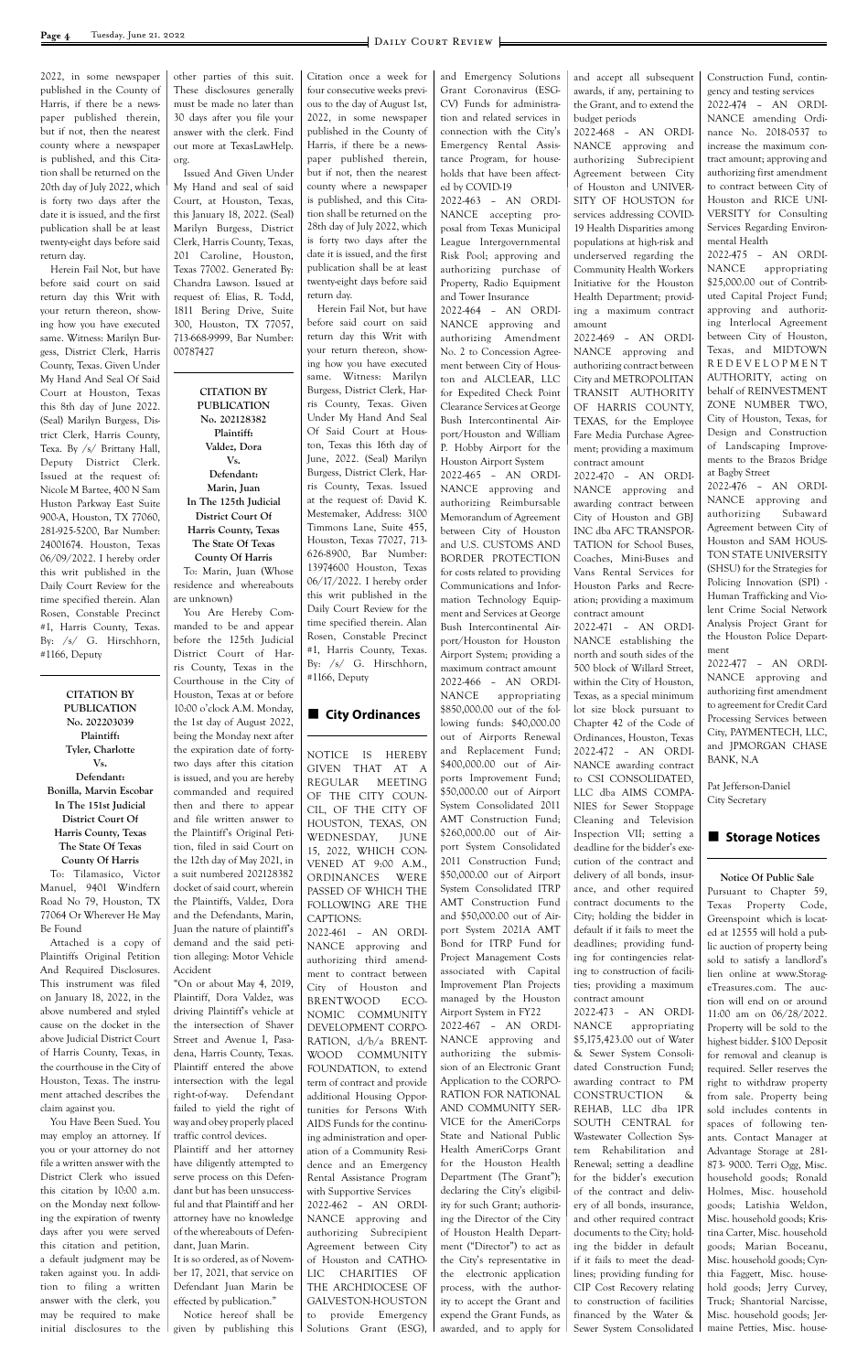hold goods; Lauren Johnson, Misc. household goods; Veronica Ledesma, Misc. household goods; Latoya Johnson, Misc. household goods; Veronica Pena, Misc. household goods; Adrian Flores, Misc. household goods; Eva Gallagher, Misc. household goods;Citlali Gutierrez, Misc. household goods; Cavin B Payne, Misc. household goods; Yasma Williams, Misc. household goods; Luis Rivera, Misc. household goods; Tequila Stirtmire, Misc. household goods; Joseph Arnold, Misc. household goods; Maynor Flores, Misc. household goods; Betsy Mae Oliver, Misc. household goods; Shelice Hayes, Misc. household goods; Eduardo Robles, Misc. household goods; Tiffany Lockridge, Misc. household goods 6-14-22;6-21-22-2-af

**Notice Of Public Sale**

Notice of Public Sale Morningstar Storage located at 9337 Spring Cypress Rd. Spring, TX 77379 hereby gives notice that the property generally described below is being sold to satisfy a Landlord's Lien pursuant to Chapter 59 of the Texas Property Code, at the time and place indicated below and on the following terms: All property generally described below will be sold at public sale to the highest bidder for cash, or credit cards, No checks, with payment to be made at the time of the sale. Seller reserves the right to refuse any bid and to withdraw any item or items from the sale. The property will be sold on www.Storage Auctions.com ending 06/29/22 at 12pm. Unit CARG7 - Trevan Alexander, Unit 1414 - Kadrian Austin 6-14-22;6-21-22-2-af

**Notice Of Public Sale** Extra Space Storage will hold a public auction to satisfy Extra Space's lien, by selling personal property described below belonging to those individuals listed below at the location indicated. All spaces contain household furniture unless otherwise noted. The auction will be listed and advertised on www.storagetreasures.com. Purchases must be made with cash only and paid at the above referenced facility in order to complete the transaction. Extra Space Storage may refuse any bid and may rescind any purchase up until the winning bidder takes possession of the personal property. Clean up deposit required. **Auction Date: June 30, 2022 Time: 10:00 AM Property #0306 25690 I 45 North Spring, TX 77386 Auction Date: June 30,** 

**2022**

**Time: 10:00 AM** Lori Benson; David Busby; Melanie Dickson; Jeana Carnes; Timothy Roach; Jeffrey Hardaway **Property #1762 7302 Senate Ave Houston TX 77040 Auction Date: June 30, 2022 Time: 10:00 AM** Toi Stovell; Katrina Roundtree **Property #1782 3535 Katy Fwy Houston, TX 77007 Auction Date: June 30, 2022 Time: 10:00 AM** Claudia Jean-baptiste **Property #1797 10015 N. Eldridge Parkway Houston, TX 77065 Auction Date: June 30, 2022 Time: 10:00 AM** Darrell White **Property #1956 15500 Vintage Preserve Pkwy Houston, TX 77070 Auction Date: June 30, 2022 Time: 10:00 AM** Alfred Watson **Property #7147 22300 TX-249 Houston, TX 77070 Auction Date: June 30, 2022 Time: 10:00 AM** Whitney Neuhaus; Whitney Neuhaus; PreShanda Fields-Richards; Charles Hines **Property #7453 2690 Harmony Park Crossing Spring, TX 77386 Auction Date: June 30, 2022 Time: 10:00 AM** Abigail Johnson; Jessie Joseph lll; Darshawn Tharp **Property #7604 1050 Brittmoore Rd Houston, TX 77043 Auction Date: June 30, 2022 Time: 10:00 AM** Jose Vasquez-Sanchez; Rose Sampson; Catherine Cruz **Property #7866 401 Northpark Dr Kingwood, TX 77339 Auction Date: June 30,** 

**2022**

**Time: 10:00 AM** Jewel Lott **Property #8076 4013 Sprayberry Ln Conroe, TX 77303 Auction Date: June 30, 2022 Time: 10:00 AM** Lana Lipscomb **Property #8246 5603 Treaschwig Rd Spring, TX 77373 Auction Date: June 30, 2022 Time: 10:00 AM** Cassidy Cox; Darweshi Jones; vanessa toress; linda Torres; Tonya Jackson; Jeremy Hobson; Jeremy Hobson; Undra Chambers **Property #8692 19743 Park Row Dr Houston, TX 77084 Auction Date: June 30,** 

**2022 Time: 10:00 AM** Sammaira Soloman; Tasha Washington; Jasmine collins **Property #8967 7007 S Lake Houston Pkwy Houston, TX 77049 Auction Date: June 30, 2022 Time: 10:00 AM** TONYA CHARLOT; TRINA COOPER; SOR-

CORA DOTSON; JAMES BRUNER; James Haines; Lachette Remo 6-14-22;6-21-22-2-af

#### **NOTICE OF PUBLIC SALE**

Self-storage Cube contents of the following customers containing household and other goods will be sold for cash by CubeSmart at the following locations to satisfy a lien on July 6, 2022 at approx. 10:00 AM at www. storagetreasures.com

**1526 N SHEPHERD DR, HOUSTON, TX 77008** Otis Bacon; Sheryl Howard; Alexander Martinez; Donna Morale; Chelse Burton-

Jones; Michael Diggs **8252 WESTHEIMER RD,** 

**HOUSTON, TX 77063** Bria Plair; Jay Sanford Lubetkin; Leandra Kadlecek; Samuel Griffin; Jordan Mchenry; Lavonne A. Walters; Darwin Yates; Juany J. Arache; Misty D. Aguilar; Joshua Hill; Damiso Vaughn; Gary W. Ratcliffe; Orfa Rodriguez; Jamarcus Ward; T Lea Wegner

**1019 WEST DALLAS ST, HOUSTON, TX 77019** Nicholas Hinkson; Ebonie Sophus; Luis Cisneros; Darrell Edmond; Jerome Hall; Shawndrick Overton; Norris Banks; Javonte D.Theall; Theall J Dreshaun; Adriana Serrano; Remington A. Trowbridge; Ronald Cornelius; Kaleb J. Taylor; Leonardo Lopez; J?Len Bester

**7825 KATY FWY, HOUSTON, TX 77024** Hope Cruz; JOSE BROOKS; Kurt Lawson; Yousuf Hanif; Jonathon Dedmon

**1202 SHEPHERD DR, HOUSTON, TX 77007** William Puentes; Stephanie Y. Lucas; Patrejia Hall; Charles Slater; Jamesetta Drain; Jessica Bledsoe; Umeka Piccolo; Antonio Allen; Kyle R. Wickizer; Allysia Tyler **5321 RICHMOND AVE-NUE, HOUSTON, TX 77056** Patricia Hernandez; Althea Sherman; Patricia Hernandez; Julio Diaz De Leon; Vincent Grenfell; Ali Meknojia; William Macon; Nick Freeman; NICOLE DAVIS; Reginald Gasper; Navi Cathey; NICHOLAS A. KING; Ron Hill; Wills Miles **3735 MANGUM RD, HOUSTON, TX 77092** ANGELIQUE B. RODRI-GUEZ-WELLS; Resendiz Floriberto; Trava Hine; DAMIAN R. SEGUNDO; Shelisia Eckford; Marco

Moya; Ryan Southwell; Brandon Oliver; Maria Padilla **5700 WASHINGTON AVE, HOUSTON, TX 77007**

BARRY BAUER **4211 BELLAIRE BLVD, HOUSTON, TX 77025** Lauren Rachae; Regina Rowland; Curiel Castillo; Troy Brooks; Nicole Standly; Brittany Stokes; Callie Gaines; Mario Alejandre; Daveon Lockett; Troy Brooks **1508 BINGLE RD, HOUS-**

**TON, TX 77055** Robert MC Clellan Jr; Acie Nobles; Flora Brown; Michael Laphand; Jennifer Benavente; Jennifer Benavente; Orlando Perez Robles **5400 ALDER RD,**

**HOUSTON, TX 77081** Jefferson Asogwa; Jose A Huezo; Jose J Prado; DAN-IEL JIMENEZ; Jameik Simmons; Arturo Rodriguez; Tyler Ruchala; Linda T. Sarpong; Linda T. Sarpong **7939 WESTHEIMER RD,** 

**HOUSTON, TX 77063** Karla Ortiz; Terry Haynes; Laquincy Mc Carthy; Brittney Harris; Kyori Jackson; Eric Vanwagner; kelly a moy; Edwin Buchanan Kott; Edwin Kott; Heather Callen; Jamera Leigh Jones; Tony Coronado; kelly a moy; Quienna Barnes; CARLOS CERTUCHA; Lajamise Ealy

**6300 WASHINGTON, HOUSTON, TX 77007** jennifer green; Carlos Guzman; Amber E. Buish; Marie Mizener; Jerome Dunn; Jerome Dunn; Jerome Dunn; Jerome Dunn; Aubrey Mlotshwa; StageLight; Stage-Light; StageLight; Stage-Light; Page Break

**7017 ALMEDA ROAD, HOUSTON, TX 77054** tabitha henderson; Devon Nelson; Clarence Obryant; Larranicia N Daniels; Terry Hollis; Irial Knox; Dontrae Elam; Joyce Booker; Anita Thomas; Justice Cooper; James Leroy; Nathan McAdams; Karolyn Bourgeois; Cedrina Edmonson; Leo Myelswamy; TARRCHELLE O. SMITH; Ernest Ross; Marcus Ray

6-21-22;6-28-22-2-af

Johnson, Treasure Tucker, Quin Bowman, Robert Watkins, Derek Deyon, Kathleen Burleson, Faith Mingo, Aronda Williams, Autumn Lee, Stephenie Anderson, David Nellum/Angela Kathleen Senter/ T.H. Auto Sales., Lindbergh Williams, Sharon Hall, Rebecca Berkemeier, Tara Mark, Russell Devontae hartley **Cubesmart 6864:**

**1525 Main St Pearland, Tx 77581** Jesus Romero

**Cubesmart 6882: 9109 Hughes Ranch Road** 

**Pearland, Tx 77584** Sandra LYLE, Rickey Willingham, Samantha Brewer, Matthew Fletcher, Yassir Abu ashara

**Cubesmart 6853: 8206 Broadway St Pearland, Tx 77581**

Kisha Clark, Lisia Jackson, Porsha Pruitt, Ashley Caraballo, John Jackson, Reginald Williams, Sarah Hymes, Porsha Pruitt

**Cubesmart 6857:**

**NOTICE OF PUBLIC SALE** Self-storage Cube contents of the following customers containing household and other goods will be sold for cash by CubeSmart to satisfy a lien on July 6, 2022 at approx. 12PM at www. storagetreasures.com **Cubesmart 6862: 11616 Beamer Rd Houston, Tx 77089** Dana Garza, Lukas Bayon, Lloyd Baptiste, JOE OCHOA, Lynette Keeling, Brittany Hernandez, Katrice Taylor, Kerrie Sanders, Brittany Bates, Jose Sosa, Isaiah Chaney, Bri Allen **Cubesmart 6867: 12955 South Fwy Houston, Tx 77047** Felicha Williams, Tremetira Garcia **Cubesmart 6871: 10030 Blackhawk Blvd Houston, Tx 77089** Jeannie Keating, Xiangyang Guo, Karen McCormick, Richard Rodriguez, Chris Green, Makaela Scott **Cubesmart 0176: 5500 E Sam Houston Pkwy Houston, Tx 77015** Talisman Smith, Tracey Gray, Lavonna Juneau, Ashley N Silva, Luis Guadarrama, Crystal Garrett, Michael Price, James Kaminski, Kimberly Bertrand, George Williams, Jonetta Benjamin, Jamie N Alexander, Oscar Rodriguez, Marisol Acosta, Karen Lovelady, Jaylond V Jackson **Cubesmart 6878:**

**3045 Business Center Drive, Pearland, TX 77584** Santos Solis, Patrick Sowells, David Tillman, Alandria Duncan, Brittany Wiley, Lashaye Crosby, Lashaye Crosby, Derrick Polk, Carmen McLaurin, Ranika Fizer

# **Cubesmart 4294: 5414 Calhoun Rd**

**Houston, Tx 770211** Hector Mendez, Cornelius Jones, Arnae Christian, Crystal Morris, Tashema Williams, Natasha Baptiste, H.Kayla Flowers, Raymond Johnson, Sheanoah Ward, TJ O Taofeeq, Larry Broussard, Mosha Whitfield, JaVonne Edwards, Bianca Reyna

#### **Cubesmart 5809: 3817 Gulf Fwy**

**Dickinson, Tx 77539** Chasen Furniss, Gwendolyn Jackson, Brenda Madrid, Stacy Arbiso, Samantha Baez-Bomgardner, Alexis Doherty, Kristle Hollins, Zachary Wood, Stephanie Stansbury, Jacqueline Hillenkamp, Randall Parker

**Cubesmart 0786: 1919 E Broadway St Pearland, Tx 77581**

Stephanie Barkley, Melissa

**N,**

#### **10401 Broadway St. Pearland, TX 77584**

John Thompson, Van Dickerson, Stacey Henry, Marilyn Egleston, Brandee Hawkins, Karla Bianchi 6-21-22;628-22-2-bb

#### **Notice of Public Sale**

NOTICE OF PUBLIC SALE: Self-storage Cube contents of the following customers containing household and other goods will be sold for cash by CubeSmart at the following locations to satisfy a lien on July 6, 2022 at approx. 11:00 AM at www.storagetreasures. com

**13340 FM 1960 West, Houston, TX 77065**

Jarrod Hatcher, Ray Luna, Jenny Gerardo, Juan Cantu, Ray Brace, Dawn Thomson, Jeffrey Williams, Demetris Gray, Breanna Sylvester, Kathleen Phillips, Dgenelle Dickerson

#### **23550 Highway 290, Cypress, TX 77429**

Robin Bianchi, Ashley Cox, James Lacy, Raymonda Patterson, Christian Cedillo, Gloria Nilsen, Alvaro Collomp, Jodie Mcclatchy 6-21-22;6-28-22-2-bb

#### **Notice of Public Sale**

NOTICE OF PUBLIC SALE: Self-storage Cube contents of the following customers containing household and other goods will be sold for cash by CubeSmart at the following locations to satisfy a lien on

July 6, 2022 at approx. 1:00 PM at www.storagetreasures. com

**17635 W. Littlt York Rd., Houston TX 77084**

Omesha Meek, Maria Lara, Jose Cortez, Ariel Johnson, Areli Garcia 6-21-22;6-28-22-2-bb

#### **Notice of Public Sale**

NOTICE OF PUBLIC SALE: Self-storage Cube contents of the following customers containing household and other goods will be sold for cash by CubeSmart at the following locations to satisfy a lien on

July 6, 2022 at approx. 3:00 PM at www.storagetreasures. com **4717 Strack Rd.,**

**Houston, TX 77069** Phillip Clevenger, Quiknia Sims, Berverly Repkie, David Jones, Ashley Simmons, Deon Johnson, Kristolyn Mckinney

**1000 West Grand Pkwy South, Katy, TX 77494** George Sofka, Kristina Hill Maria Owen, Joshua Jimenez, Claudia Perez, James Seay, Devon Ferguson, Darius Woodard, Alex Bailey

**1430 Katy Flewellen Rd., Katy, TX 77494**

Charles Crain, Crystal Jimenez, Roger Hughes, Noah Washington, Prudence Ngong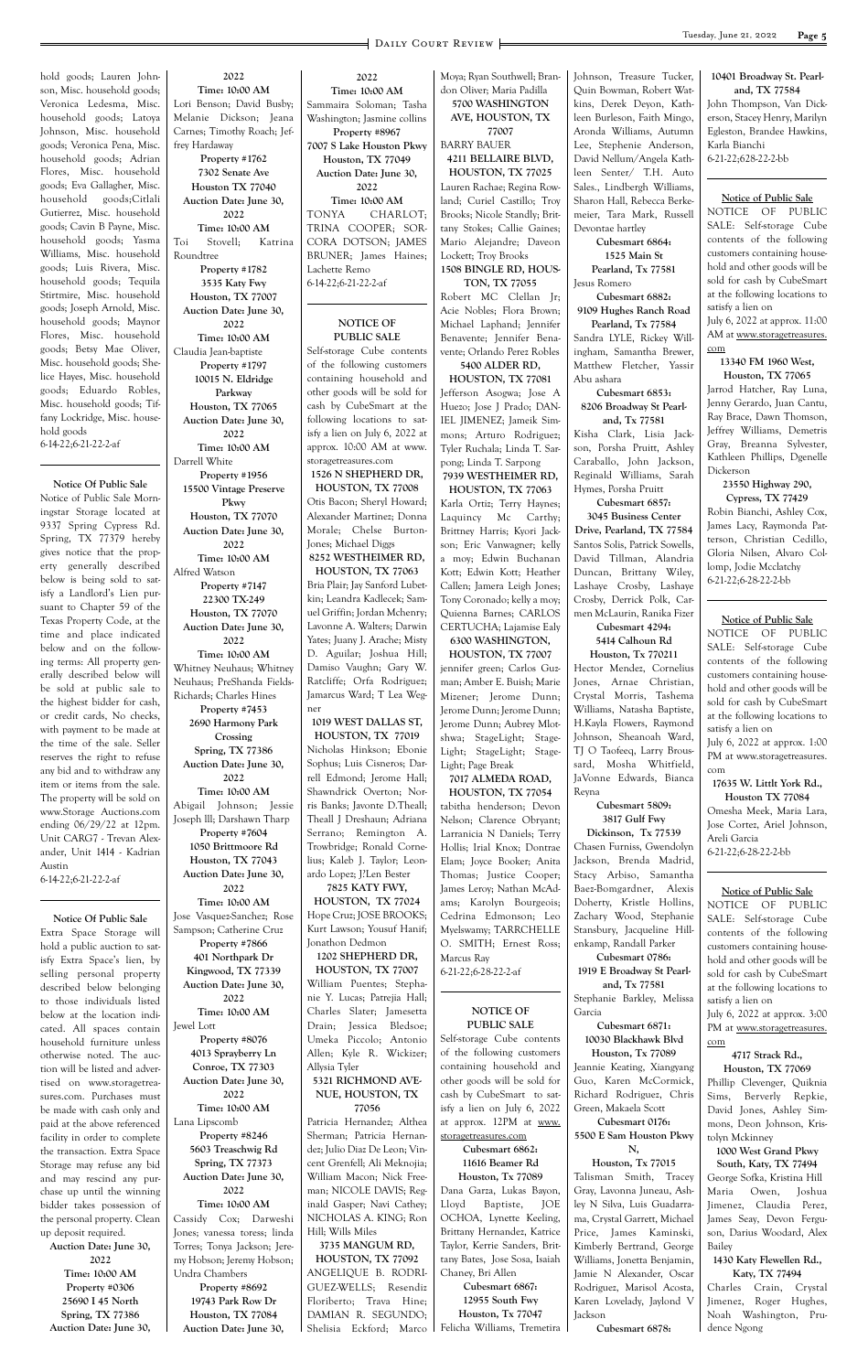#### ■ Notice to **Creditors**

# 6-21-22;6-28-22-2-bb

#### **NOTICE TO CREDITORS No. 22-42910-P**

 On the 13th day of June, 2022, Letters Testamentary upon the Estate of Barbara Ann McKnight Benham, Deceased were issued to John McKnight Benham, Independent Executor by the County Court at Law #2 of Montgomery County, Texas, in cause number 22-42910-P pending upon the docket of said Court. All persons having claims against said Estate are hereby required to present them within the time prescribed by law at the address shown below. The name where claims may be sent is Emily J. Wyatt, whose address is 1155 Dairy Ashford, Ste 104 Houston, TX 77079, Telephone: 2817593213, Fax: 2817593214, /s/ Emily J. Wyatt, TX Bar Number: 24088685

#### **NOTICE TO CREDITORS No. 505,859**

 On the 13th day of June 2022, Letters Testamentary upon the Estate of LYNNE SCHLENSKER a/k/a LYNNE SCHLENSKER MOWERY a/k/a BARBA-RA B. SCHLENSKER a/k/a BARBARA SCHLENSKER a/k/a BARBARA LYNNE SCHLENSKER, Deceased, were issued to JOHN WIL-LIAM SCHLENSKER and MATTHEW SCOTT SCHLENSKER as Independent Co-Executors by the Probate Court No. 3 of Harris County, Texas in Cause No. 505,859 pending upon the docket of said Court. All persons having claims against said Estate are hereby required to present them within the time prescribed by law at the address shown below. The name where claims may be sent is Christina A. Schuler whose address is Beck & Associto present them within the time prescribed by law at the address shown below. The name where claims may be sent is Mohammad Ali Mehboob, whose address is 2001 Timberloch Place Suite 500 The Woodlands, TX 77380, Telephone: 832-858-0376, Fax: 832-706-0938, /s/ Mohammad Ali Mehboob, TX Bar Number: 24102189

#### **NOTICE TO CREDITORS No. 500,641**

 On the 7th day of June, 2022, Letters Of Administration upon the Estate of James Howard Lawley, Deceased were issued to Linda Azevedo, Independent Administrator by the Probate Court #1 of Harris County County, Texas, in cause number 500,641 pending upon the docket of said Court. All persons having claims against said Estate are hereby required to present them within the time prescribed by law at the address shown below. The name where claims may be sent is Elizabeth Phillips, whose address is 2825 Wilcrest Suite 215 Houston, Texas 77042, Telephone: 7137894560, Fax: 713-789- 1213, /s/ Elizabeth Phillips, TX Bar Number: 15924010

#### **NOTICE TO CREDITORS No. 503,232**

 On the 17th day of June, 2022, Letters Of Temporary Administration Pending Contest for the Estate of Anthony Belonwu Osuorji, Deceased were issued to Ashley Reiner, Temporary Administrator Pending Contest by the Probate Court Three of Harris County, Texas, in cause number 503,232 pending upon the docket of said Court. All persons having claims against said Estate are hereby required to present them within the time prescribed by law at the address shown below. The name where claims may be sent is Ashley Reiner, whose address is 3410 Mercer Street, Housent them within the time prescribed by law at the address shown below. The name where claims may be sent is c/o Georgia Barker, whose address is 23225 Red River Drive, Katy, TX 77494 Telephone: (713) 205-7573 Fax: (713) 583-8600 TX Bar Number:, Signature:

#### **NOTICE TO CREDITORS No. 500,285**

On the 2nd day of June, 2022, Letters Testamentary upon the Estate Kerry Rinehart, Deceased, were issued to Sydnee Leigh Adams, Independent Executor by the Probate Court # One of Harris County, Texas, in cause number 500,285 pending upon the docket of said Court. All persons having claims against said Estate are hereby required to present them within the time prescribed by law at the address shown below. The name where claims may be sent is Giddens & Burns C/O Sydnee Leigh Adams, whose address is 3009 Strawberry Rd., Pasadena, TX 77502 Telephone: (713) 947- 0001 Fax: (713) 947-6527 TX Bar Number: 24087239 Signature: /s/ Brittany C. Giddens-Burns

#### **NOTICE TO CREDITORS No. 502,539**

 On the 28th day of April, 2022, Letters Testamentary upon the Estate of Rong-Chang Lin, also known as James Lin, Deceased were issued to Thomas Lin, also known as Dr. Thomas Lin, Independent Executor by the Probate Court #4 of Harris County, Texas, in cause number 502,539 pending upon the docket of said Court. All persons having claims against said Estate are hereby required to present them within the time prescribed by law at the address shown below. The name where claims may be sent is Joel A. Norris, whose address is 4545 Bissonnet Street, Suite 298, Bellaire, Texas 77401, Telephone: shown below. The name where claims may be sent is The Randolph Law Firm, PLLC; ATTN: Jonathan B. Randolph, whose address is Three Kingwood Place, 800 Rockmead, Suite 163, Kingwood, Texas 77339 Telephone: 281-973-5243 Fax: 281-973-5852 TX Bar Number: 24049784 Signature: /s/ Jonathan B. Randolph

#### **NOTICE TO CREDITORS No. 502,618** On the 22nd day of

April, 2022, Letters Testamentary upon the Estate of Nuha Hazzan, Deceased, were issued to Jamal Hazzan, Independent Executor, by the Probate Court No. 3 of Harris County, Texas, in cause number 502,618, pending upon the docket of said Court.

|                                     |                              |                               |                                 |                                | ricceway outile by rious      |
|-------------------------------------|------------------------------|-------------------------------|---------------------------------|--------------------------------|-------------------------------|
| ates, PLLC, 14550 Torrey            | ton, Texas 77027, Tele-      | 713-955-4501, Fax: 713-999-   | Pennsylvania 19317 in Dela-     | Gogick, Deceased, were         | ton, Harris County, Texas     |
| Chase Blvd., Ste. 150, Hous-        | phone: 7139638004, Fax:      | 0206, /s/ Joel A. Norris, TX  | ware County (516) 640-1539      | issued on June 9, 2022, in     | 77074.                        |
| ton, TX 77014. $\frac{s}{m}$ Chris- | 7139638044, $/s/$ Ashley     | Bar Number: 24070340          | Cell and E-mail: jtvan111@      | Cause No. 504,476, pending     | Justin Myles DBA 6AM          |
| tina A. Schuler, Attorney for       | Reiner, TX Bar Number:       |                               | gmail.com. All persons hav-     | in Probate Court No. Two       | Restaurant/Lounge             |
| Co-Executors.                       | 24103898                     |                               | ing claims against this Estate, | (2) of Harris County, Texas,   | Justin Myles, Owner           |
|                                     |                              | NOTICE TO                     | which is currently being        | to Kathleen C, Gogick          |                               |
|                                     |                              | <b>CREDITORS</b>              | administered, are required      | Aka Kathleen Wadowski.         |                               |
| NOTICE TO                           | NOTICE TO                    | No. 503,865                   | to present them within the      | Claims may be presented        | Notice is hereby given in     |
| <b>CREDITORS</b>                    | <b>CREDITORS</b>             | On the 14th day of June,      | time and in the manner          | in care of attorneys for the   | accordance with the terms     |
| No. 22-42865-P                      | No. 495,452                  | 2022, Letters Testamentary    | prescribed by law. Respect-     | Estate addressed as follows:   | and provisions of the         |
| On the 19th day of May,             | On the 18th day of April,    | upon the Estate of Edmund     | fully Submitted Monks Law       | Estate of Robert J. Gogick     | Texas Alcoholic Beverage      |
| 2022, Letters Testamentary          | 2022, Letters of Administra- | P Carney, Deceased, were      | Firm /s/ J. M. (Mike) Monks     | Aka Robert Joseph Gogick,      | Code that Matsim Cor-         |
| upon the Estate of Mary             | tion upon the Estate of Otis | issued to Colin Patrick Car-  | 4615 Southwest Freeway,         | Deceased, c/o Vacek, Kiecke    | poration dba The Middle       |
| Jane Cavallo, Deceased              | E. Koontz, Sr., Deceased,    | ney, Independent Executor     | Suite 520, Houston, Texas       | & Colmenero, LLP, P.O.         | Chamber Restaurant &          |
| were issued to KELLY ANN            | were issued to Sonja Koontz, | by the Probate Court # 2      | 77027 (713) 666-6657 Office     | Box 1845, Austin, Texas        | Lounge has filed applica-     |
| BOWMAN, Independent                 | Independent Administra-      | of Harris County, Texas,      | (713) 661-5302 Fax E-mail:      | 78767. All persons having      | tion for Mixed Beverage       |
| Executrix by the County             | tor by the Probate Court #   | in cause number 503,865       | jstanton@monkslaw.com           | claims against this Estate are | Permit, Late Hours Cer-       |
| Court at Law #2 of Mont-            | 3 of Harris County, Texas,   | pending upon the docket of    | SBN: 14267200 Attorney for      | required to present them       | tificate, Food and Bever-     |
| gomery County, Texas, in            | in cause number 495,452      | said Court.                   | Applicant                       | within the time and in the     | age Certificate.              |
| cause number 22-42865-P             | pending upon the docket of   | All persons having claims     |                                 | manner prescribed by law.      | Said business to be           |
| pending upon the docket             | said Court.                  | against said Estate are       |                                 |                                | conducted at 25551 King-      |
| of said Court. All persons          | All<br>having<br>persons     | hereby required to present    | NOTICE TO                       |                                | sland Blvd. #B-105, Katy,     |
| having claims against said          | claims against said Estate   | them within the time pre-     | <b>CREDITORS</b>                | NOTICE TO                      |                               |
| Estate are hereby required          | are hereby required to pres- | scribed by law at the address | No. 503,568                     | <b>CREDITORS</b>               | Notices continued on backpage |

All persons having claims against said Estate are hereby required to present them within the time prescribed by law at the address shown below. The name where claims may be sent is Edward F. Mulholland, whose address is 10924 Grant Road, No. 419, Houston, Texas 77070 Telephone: 713-299-0124 Fax: 713-622- 4766 Email: emulholl@hptmail.com TX Bar Number: 14638300 Signature: /s/ Edward F. Mulholland

## **NOTICE TO CREDITORS**

**No. 502,765 In Re Estate Of The Van In The Probate Court At Law Number Two (2) Harris County, Texas Notice To All Persons Having Claims Against The Estate Of The Van,** 

**Deceased** Notice is hereby given that original letters testamentary for The Estate of The Van have been issued to his biological son and Executor Jimmy Van a/k/a Jim Toan Van, in Cause Number 502,765 out of Harris County Probate Court at Law Number Two (2). The residence of such Executor is 8 Poplar Road Chadds Ford,

 On the 16th day of June, 2022, Letters Of Administration upon the Estate of Munkyu Im, Deceased were issued to Hannah Im, Independent Administrator by the Probate Court #2 of Harris County, Texas, in cause number 503,568 pending upon the docket of said Court. All persons having claims against said Estate are hereby required to present them within the time prescribed by law at the address shown below. The name where claims may be sent is David S. Cook, whose address is 211 W. 11th St., Houston, TX 77008, Telephone: 713-568-6520, Fax: 713-574-2904, /s/ David S. Cook, TX Bar Number: 00796391

#### **NOTICE TO CREDITORS No. 504,245**

On the 01 day of June, 2022, Letters Testamentary upon the Estate of Sharon Ann Hall, Deceased, were issued to Drew Allen Knox, Independent Executor by the Probate Court # Two of Harris County, Texas, in cause number 504,245 pending upon the docket of said Court. All persons having claims against said Estate are hereby required to present them within the time prescribed by law at the address shown below. The name where claims may be sent is Giddens & Burns C/O Drew Allen Knox, whose address is 3009 Strawberry Rd., Pasadena, TX 77502 Telephone: (713) 947- 0001 Fax: (713) 947-6527 TX Bar Number: 24087239 Signature: /s/ Brittany C. Giddens-Burns

#### **NOTICE TO CREDITORS No. 504,476**

**Notice To All Persons Having Claims Against The Estate Of Robert J. Gogick Aka Robert Joseph Gogick, Deceased**

Notice is Hereby given that original Letters Testamentary in the Estate of Robert J. Gogick Aka Robert Joseph

#### **No. 502,232**

On the fourth day of May, 2022, Letters of Administration upon the Estate of Steven Joseph Maione, Deceased, were issued to Lisa Jennifer Maione, Independent Executor by the Probate Court # One of Harris County, Texas, in Cause number 502,232 pending upon the docket of said Court.

All persons having claims against said Estate are hereby required to present them within the time prescribed by law at the address shown below. The name where claims may be sent is c/o Georgia Barker, whose address is 23225 Red River Drive, Katy, TX, 77494, Telephone: (713) 205-7573, Fax: (713) 583-8600 TX Bar Number:, Signature

### **TABC Notices**

**Notice is hereby given in accordance with the terms and provisions of the Texas Alcoholic Beverage Code that Latinos Kitchen LLC d/b/a Latin Flavor Restaurant has filed application for Food and Beverage Certificate and Mixed Beverage Permit.**

 **Said business to be conducted at 5205 S Mason Road Suite 100, Katy (Fort Bend County), TX 77450**

 **Latinos Kitchen LLC d/b/a Latin Flavor Restaurant**

 **Carlos A. Portillo - Managing Member; Jose L. Villanueva - Managing Member.**

**Notice is hereby given in accordance with the terms and provisions of the Texas Alcoholic Beverage Code that Justin Myles DBA 6AM Restaurant/ Lounge has filed application for Mixed Beverage Permit, Late Hours Certificate, Food and Beverage Certificate.**

**Said business to be conducted at 9511 SW Freeeway Suite B, Hous-**